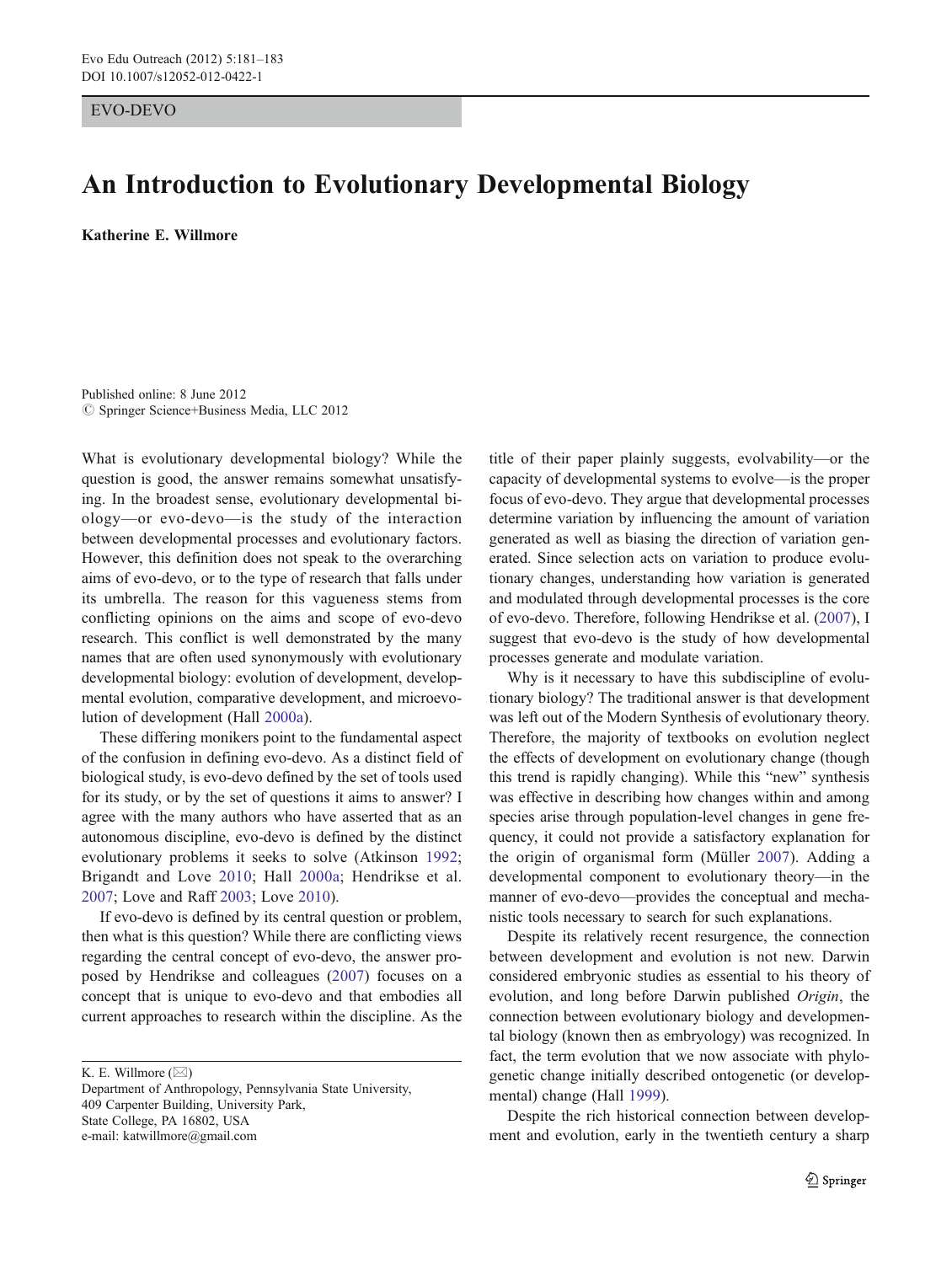divergence arose in the way that researchers approached the study of evolutionary theory. These divergent approaches stemmed from practices used in embryology and the new field of genetics (Burian [2000\)](#page-2-0). These two fields of study used different standards of evidence and model systems and looked at different sets of problems (Atkinson [1992;](#page-2-0) Burian [2000;](#page-2-0) Love [2009\)](#page-2-0). A major reason for the divergence between embryology and genetics was the even earlier conceptual split that occurred within embryology. In the late nineteenth century, the study of embryology was divided into comparative embryology and experimental embryology (Hall [2000b](#page-2-0); Love and Raff [2003](#page-2-0)). Comparative embryology was largely descriptive and was invested in evolutionary problems such as constructing phylogenies (Atkinson [1992](#page-2-0); Love [2009](#page-2-0)). Experimental embryology broke away from comparative embryology, favoring an empirical approach to the study of development (Atkinson [1992](#page-2-0); Love [2009](#page-2-0)). Additionally, the focus of experimental embryology moved away from evolutionary problems. By the turn of the twentieth century, work in comparative embryology was overshadowed by the largely popular upsurge in experimental biology. Therefore, while productive research in comparative embryology continued over the next century, it received little attention and was left out of the Modern Synthesis (Love and Raff [2003](#page-2-0); Olsson et al. [2009](#page-2-0), [2010\)](#page-2-0).

Ironically, developmental genetics—a descendant of experimental embryology—is credited for the recent reunion of evolution and development (Arthur [2002;](#page-2-0) Carroll et al. [2005;](#page-2-0) Gilbert [2003;](#page-2-0) Müller [2007;](#page-2-0) Wilkins [2002\)](#page-2-0). Indeed, the discovery made in the early 1980s using developmental genetics that all animals share a set of genes known as Hox genes is largely responsible for dragging evo-devo out of the shadows. While the discovery of Hox genes and subsequent applications of developmental genetics to evolutionary problems have been profoundly successful and have popularized evo-devo as a discipline, we must remember that developmental genetics provides a tool for studying evodevo rather than defining it as a field of study (Love and Raff [2003](#page-2-0)). Pioneering works in the conceptual reunion of development with evolution are Gould's [\(1977](#page-2-0)) book Ontogeny and Phylogeny, Riedl's [\(1978](#page-2-0)) book Order in Living Organisms, and Jacob's ([1977\)](#page-2-0) paper on evolution by tinkering. These works focused on the conceptual themes embodied by evo-devo, such as heterochrony, developmental constraints, the origins of body plans and novelties, integration and modularity, phenotypic plasticity and the role of environmental influences on evolution, and robusticity in developmental systems. Evodevo arose as a distinct discipline in the latter third of the twentieth century from the fusion of these conceptual works and the application of tools from developmental genetics, molecular biology, and other disciplines such as geometric morphometrics.

Today, evo-devo is commonly described as having "arrived" as an autonomous, professionally recognized discipline (Atkinson [1992](#page-2-0); Gilbert [2000;](#page-2-0) Hall, this issue; Hendrikse et al. [2007;](#page-2-0) Laubichler and Wagner [2004;](#page-2-0) Love and Raff [2003](#page-2-0)). Indeed, professionally, evo-devo has arrived with several academic journals that focus exclusively on the discipline, representation within professional societies, as well as academic positions, textbooks, classes, workshops, and research grant panels that are devoted to the field. However, I argue that evo-devo is underrepresented in discussions of evolutionary biology aimed at the nonscientist. The goal of this issue is to help make this exciting field of study accessible to a larger audience. The papers and essays in this issue introduce readers to many of the major themes of evo-devo research.

Brian Hall connects past discoveries with current efforts in evo-devo, and in so doing demonstrates the deep roots of what we now consider new and groundbreaking research. Having been a part of the resurgence of evo-devo from the beginning, he offers a well-informed projection of where the field is headed in terms of the sorts of tools that might be used and the questions that might be asked. Ken Weiss traces the development of an organism from the fertilized egg to the fully formed adult. His logical progression through development eases the reader through difficult concepts such as inheritance, interaction, and cooperation, concepts that are commonly misunderstood but are rarely clearly presented. Ken McNamara discusses heterochrony, a concept that dominated evo-devo when the field reemerged in the 1970s, which continues to be a major theme in current research. Using a wide variety of examples, he demonstrates how changes in the timing or rate of developmental events can influence evolutionary trends in morphological features and life history traits. My paper explores the origin and maintenance of the basic body plan. I attempt to show how this somewhat antiquated concept plays a central role in much of current evo-devo research. Evolvability is explored by Mihaela Pavlicev and Gunter Wagner. In their paper, they make the complex concept of evolvability accessible, a challenging feat. They also describe how this central concept is related to other major themes in evo-devo, namely modularity and robustness.

A common thread running through these papers is how the ideas presented are put into an historical context. This historical perspective demonstrates to those unfamiliar with evo-devo the depth of the ideas that are embodied by the discipline. While the popularity of evo-devo in professional circles is relatively recent, the ideas, questions, and concepts of the discipline have interested researchers since before Darwin introduced his theory of evolution. It is my hope that accessible presentations of evo-devo concepts, such as the papers in this special issue, will result in the same